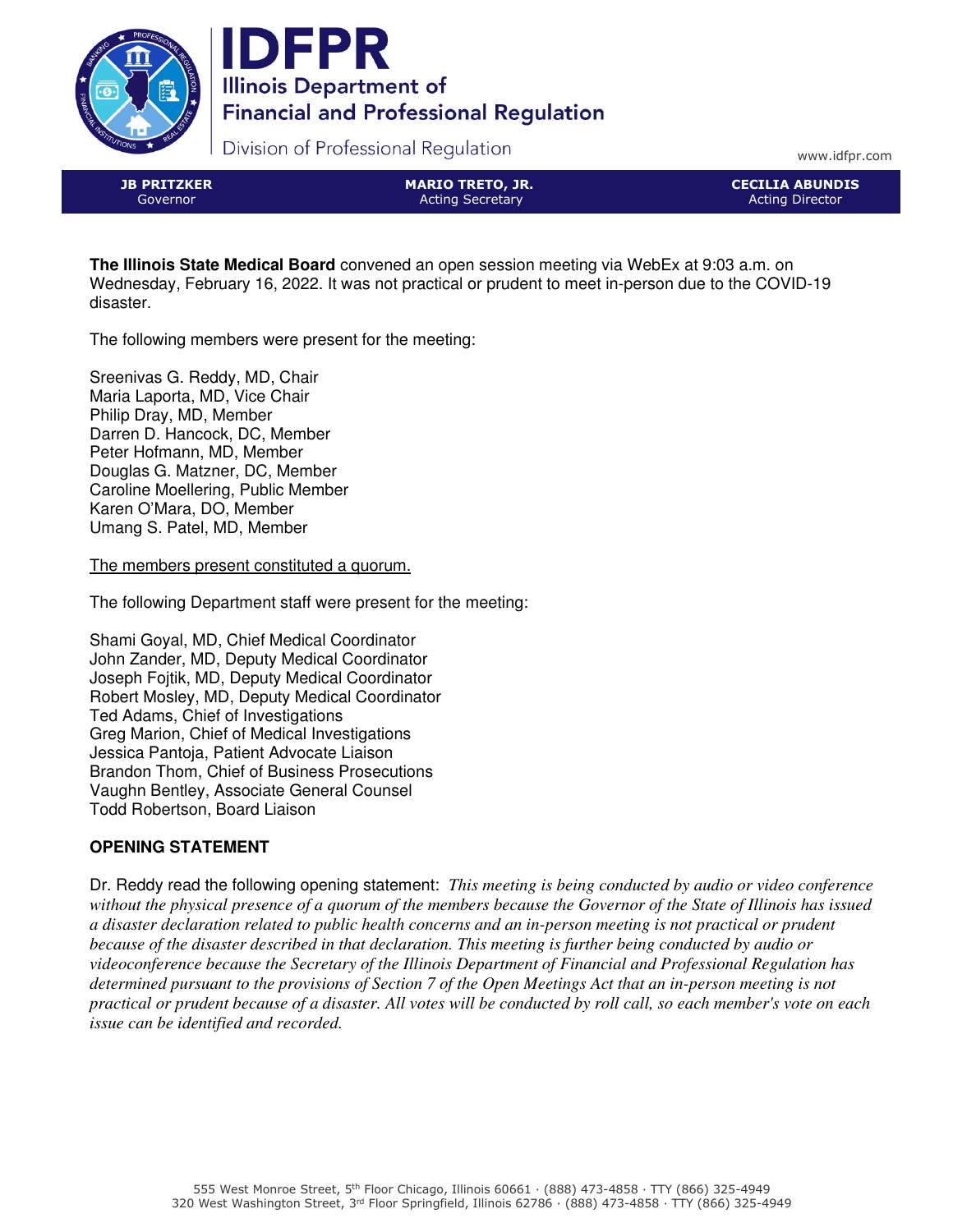### **OPEN MINUTES - Medical Board**

A motion was made and seconded (Dr. Dray /Dr. Patel) to approve the open session minutes for the Medical Board meeting on February 2, 2022. Roll call vote - Ayes: Dr. Reddy, Dr. Laporta, Dr. Dray, Dr. Hancock, Dr. Hofmann, Dr. Matzner, Dr. O'Mara, Dr. Patel; Nays: None. The motion passed.

#### **RECOMMENDATIONS made by the Complaint Committee in closed session on February 16, 2022**

Mr. Robertson reported that the Complaint Committee made the following recommendations:

Close 9 complaints; Refer 8 complaints for prosecution; Close 6 mandatory reports, refer 3 mandatory report for prosecution; and Approve closed minutes from the February 2, 2022 Complaint Committee meeting.

A motion was made and seconded (Dr. Laporta/Dr. Dray) to accept the recommendations. Roll call vote - Ayes: Dr. Reddy, Dr. Laporta, Dr. Dray, Dr. Hancock, Dr. Hofmann, Ms. Moellering, Dr. O'Mara, Dr. Patel; Nays: None. The motion passed.

#### **RECOMMENDATIONS made by the Medical Board in closed session on February 16, 2022**

Mr. Robertson reported that the Medical Board made the following recommendations:

Approve 1 CCT Termination, Approve 7 Consent Orders; Indefinite Suspend 1 Physician and Surgeon License; Approve 6 Board Subpoenas; and Approve closed minutes from the February 2, 2022 Medical Board meeting.

A motion was made and seconded (Dr. Hofmann/Ms. Moellering) to accept the recommendations. Roll call vote - Ayes: Dr. Reddy, Dr. Laporta, Dr. Dray, Dr. Hancock, Dr. Hofmann, Dr. Matzner, Ms. Moellering, Dr. O'Mara, Dr. Patel; Nays: None. The motion passed.

#### **CHIEF MEDICAL COORDINATOR REPORT:**

Dr. Goyal reported that 185 cases are currently assigned to Medical Coordinators of which 50 are CCTs and 275 cases in Probation monitoring.

#### **CHIEF OF MEDICAL INVESTIGATIONS REPORT:**

Mr. Marion reported that for the first 10 days of February: 55 complaints were received, 16 cases were referred to Medical Prosecutions, and 41 cases were closed. There are 934 cases open in Medical Investigations with 185 case files assigned to Medical Coordinators. The average caseload per investigator is 117 cases.

#### **CHIEF OF MEDICAL PROSECUTIONS REPORT:**

Mr. Thom reported that a total of 703 cases are open in Medical Prosecutions - 4 cases are tax liability cases. He also noted that there is a staff attorney position posted for the Medical Prosecutions Unit.

#### **GENERAL COUNSEL REPORT:**

Mr. Bentley reported that the board appointment process is going well and it is expected that current members should be appointed to the Medical Board by the end of the month. The Department will continue to work to secure the additional board members.

#### **Correspondence**

USMLE Informational Overview from the Federation of State Medical Boards and the National Board of Medical Examiners